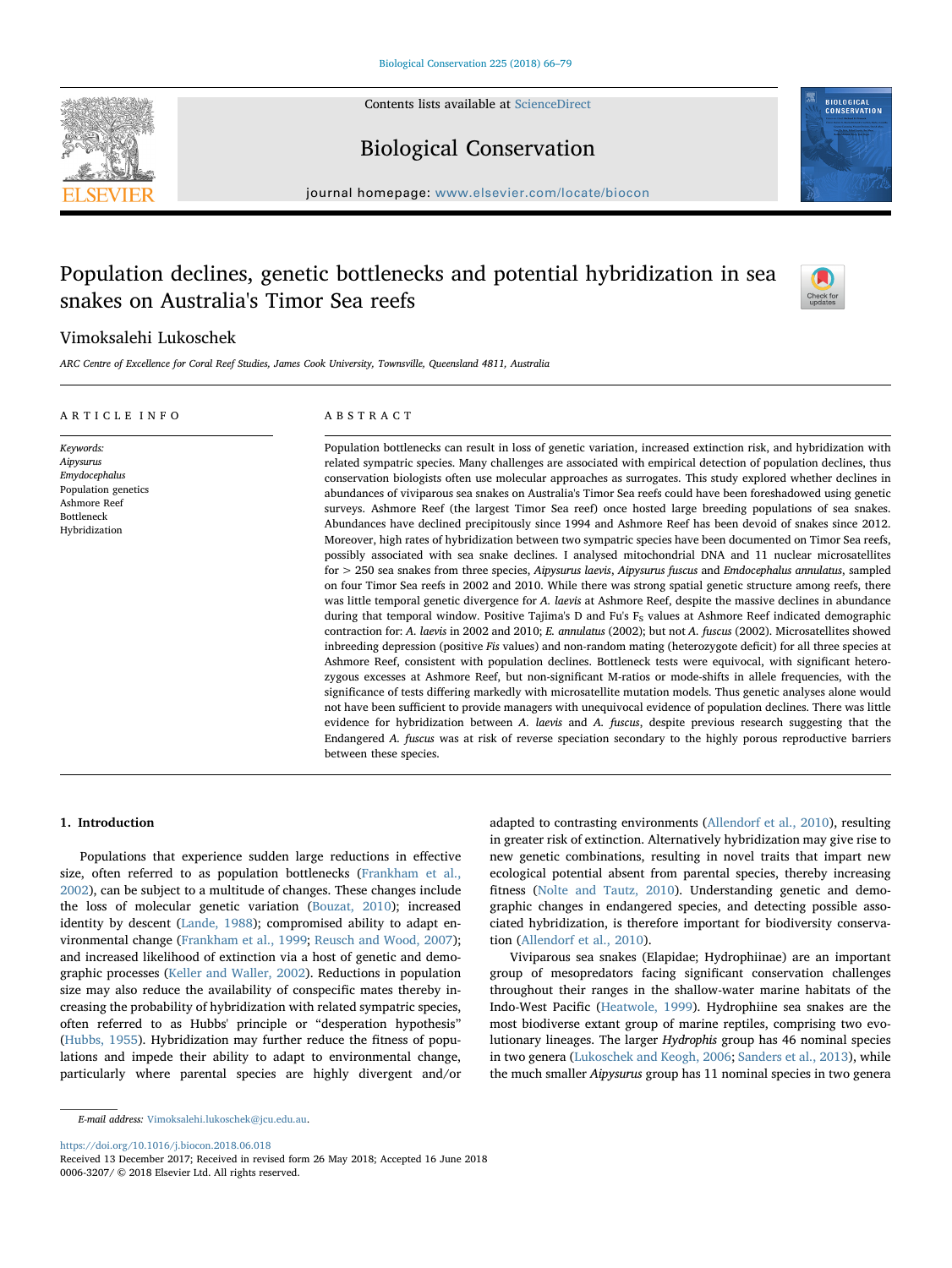(Aipysurus – nine species; Emydocephalus – two species), of which nine are endemic to Australasia (including the Coral Sea, New Guinea, and New Caledonia) [\(Cogger, 2014\)](#page--1-12). Highest species diversity and endemism occurs on a handful of Timor Sea reefs off coastal Western Australia ([Cogger, 2014](#page--1-12)). Historical records indicate that almost one quarter of the world's sea snake species occurred on Timor Sea reefs ([Minton and Heatwole, 1975](#page--1-13); [Smith, 1926](#page--1-14)), and all have been recorded at Ashmore Reef (the largest Timor Sea reef) ([Cogger, 2014\)](#page--1-12), which has long been regarded as the sea snake capital of the world. While some species were likely vagrants, until recently Ashmore Reef hosted large resident breeding populations of at least nine sea snake species [\(Guinea,](#page--1-15) [2007;](#page--1-15) [Lukoschek et al., 2013](#page--1-16)), with an estimated standing stock of almost 40,000 sea snakes on its  $174 \text{ km}^2$  reef flat in 1994 ([Guinea and](#page--1-17) [Whiting, 2005](#page--1-17)). Between 1994 and 2010 sea snakes at Ashmore Reef declined precipitously ([Guinea, 2007;](#page--1-15) [Lukoschek et al., 2013\)](#page--1-16), despite the reef's habitats and biota being highly protected since 1983, when Ashmore Reef was declared a National Nature Reserve (IUCN Category 1a) [\(Anon, 2002\)](#page--1-18). Sighting rates of sea snakes at Ashmore Reef in 1973 ([Minton and Heatwole, 1975\)](#page--1-13) and 1994 [\(Guinea and Whiting, 2005\)](#page--1-17) were between 42 and 46 snakes day $^{-1}$ , whereas by 2002 sighting rates had halved to 21 snakes day $^{-1}$ , and subsequently declined to < 5 snakes day−<sup>1</sup> by 2005 [\(Lukoschek et al., 2013](#page--1-16)). Species richness followed a similar trajectory of decline, with nine species recorded in 1973 ([Minton and Heatwole, 1975\)](#page--1-13) and 1994 ([Guinea and Whiting, 2005](#page--1-17)), whereas in 2002 only three species (A. laevis, A. fuscus, E. annulatus) remained in significant numbers [\(Lukoschek et al., 2013\)](#page--1-16). By 2010 only A. laevis remained in highly reduced numbers in a small area of the Ashmore Reef complex ([Lukoschek et al., 2013](#page--1-16)), with no snakes recorded in subsequent surveys ([Guinea, 2013](#page--1-19)). Other Timor Sea reefs have been less well surveyed but available data indicate that, while Scott Reef continues to host large numbers of sea snakes, Cartier and Hibernia reefs may also be experiencing declines ([Guinea, 2013](#page--1-19)). Previous genetic studies of A. laevis on the Great Barrier Reef, Gulf of Carpentaria, and Timor Sea reefs found different demographic histories during the Pleistocene, with sea snakes on the Great Barrier Reef and Gulf of Carpentaria having undergone range expansions associated with sea level rise since the last glacial maximum, whereas Timor Sea reefs appear to have had older more stable populations [\(Lukoschek et al.,](#page--1-20) [2007b, 2008](#page--1-20)). Yet, A. laevis and E. annulatus also appear to have undergone local extinctions from some southern Great Barrier Reef reefs between 1970 and the early 2000s [\(Lukoschek et al., 2007a\)](#page--1-21).

The disappearance from Ashmore Reef of three small-range endemic species [once thought to occur only on Timor Sea reefs but see [D'anastasi et al., 2016](#page--1-22) and [Sanders et al., 2015](#page--1-23)] resulted in their listing as Critically Endangered (A. apraefrontalis, A. foliosquama) or Endangered (A. fuscus) ([IUCN, 2011\)](#page--1-24). In a recent study [Sanders et al.](#page--1-25) [\(2014\)](#page--1-25) used genetic data from 11 microsatellite loci for 80 snakes from two closely related species, A. laevis and A. fuscus, on Timor Sea reefs to infer high rates of hybridization at Hibernia (95%), Scott (55%) and Seringapatam (42%) reefs in 2012 and 2013, and at Ashmore Reef in 1998 and 2001. The majority of putative hybrids resembled the A. laevis phenotype, and [Sanders et al. \(2014\)](#page--1-25) concluded that the two species had highly fragile reproductive boundaries with evidence of 'reverse speciation' and potentially dire conservation implications for the Endangered A. fuscus.

The challenges of obtaining accurate and/or precise estimates of abundance for large mobile marine vertebrates, combined with low power to detect changes in abundance ([Lukoschek and Chilvers, 2008](#page--1-26)), means that even in intensively surveyed populations, declines may remain undetected until abundances reach catastrophically low levels (Taylor [et al., 2007](#page--1-27)). This situation is compounded in the absence of regular standardized surveys, as has historically been and continues to be the case for sea snakes in most locations throughout their extensive ranges. Indeed, the absence of published survey data for sea snakes at Ashmore Reef meant that sighting rates obtained in 2002 [21 snakes day−<sup>1</sup> [Lukoschek et al., 2013](#page--1-16)] did not trigger concerns about

population declines. It was not until sighting rates dropped below 5 snakes day−<sup>1</sup> in 2005 that concerns about the disappearance of sea snakes were triggered [\(Guinea, 2006, 2007\)](#page--1-28) and the much higher sighting rates from the 1990s ( $\sim$ 45 snakes day<sup>-1</sup>) were published ([Guinea and Whiting, 2005](#page--1-17)). Moreover, the logistical challenges and expense of conducting field surveys to monitor sea snake abundances means that genetic surveys may play an important role in detecting population declines.

This study capitalizes on sea snake samples collected on Timor Sea reefs, during the period that snakes on Ashmore Reef underwent precipitous declines in census size, to retrospectively evaluate whether signals from genetic data could have foreshadowed these population bottlenecks. I used genetic analyses of mitochondrial DNA and nuclear microsatellites for  $> 250$  sea snakes from A. laevis, the olive sea snake, A. fuscus, the dusky sea snake, and E. annulatus, the turtleheaded sea snake, sampled on Ashmore, Cartier, Hibernia and Scott reefs in the Timor Sea in 2002 and Ashmore Reef in 2010, to evaluate whether the massive declines in abundance at Ashmore Reef could be detected in spatial and temporal patterns of genetic diversity and divergence. Theory predicts that measures of genetic diversity (nucleotide/haplotype diversity, heterozygosity, allelic richness) would be lower in the bottlenecked populations than in comparatively stable populations ([Bouzat, 2010](#page--1-1)) while there would be increased identity by descent ([Lande, 1988\)](#page--1-2). In addition, formal demographic and bottleneck analyses were used to evaluate the presence of bottlenecks on Timor Sea reefs. Patterns of genetic diversity and formal demographic and bottleneck analyses conducted for A. laevis on Timor Sea reefs were further compared with new analyses of genetic data from reefs in the Great Barrier Reef and Gulf of Carpentaria that are known to have experienced different demographic histories ([Lukoschek, 2018](#page--1-29); [Lukoschek](#page--1-20) [et al., 2007b](#page--1-20)). In addition, I investigated whether the findings of high levels of hybridization between A. laevis and A. fuscus in 1998–2001 and 2012–2013 ([Sanders et al., 2014\)](#page--1-25) could be replicated using larger sample sizes for both species from Timor Sea reefs in 2002 and 2010.

#### 2. Methods

#### 2.1. Sampling

Sampling was conducted on four Timor Sea reefs: Ashmore, Cartier, Hibernia and Scott (Fig. 1A\_C). A total of 254 sea snakes from three species were sampled in 2002 and 2010 ([Tables 1,](#page--1-30) S1). In 2002, samples were obtained from 98 A. laevis (Ashmore  $n = 57$ , Cartier  $n = 9$ , Hibernia n = 9, Scott  $n = 23$ ); 29 A. fuscus (Ashmore  $n = 26$ , Scott  $n = 3$ ); and 81 E. annulatus (Ashmore  $n = 34$ , Cartier  $n = 6$ , Hibernia  $n = 33$ , Scott  $n = 8$ ). In 2010, samples were obtained from 43 A. laevis (Ashmore  $n = 42$ , Cartier  $n = 1$ ) and 3 E. annulatus (Cartier  $n = 3$ ). Tissue samples were collected from live snakes on SCUBA or snorkel ([Lukoschek et al., 2007b](#page--1-20)) and stored at room temperature in 70% ethanol.

#### 2.2. DNA extraction, mitochondrial DNA sequencing, and microsatellite genotyping

Samples were sequenced for mitochondrial ND4 (~700 bp) and adjacent 3' tRNA-His and tRNA-Ser (~120 bp) ([Lukoschek et al.,](#page--1-20) [2007b\)](#page--1-20) and genotyped for 11 polymorphic nuclear microsatellites ([Lukoschek and Avise, 2012\)](#page--1-31). DNA extractions, PCR amplifications and mtDNA sequencing were conducted using the methods described in [Lukoschek et al. \(2007b\)](#page--1-20). Sequences were edited and aligned in Geneious ver. R9.0.5 [\(Kearse et al., 2012](#page--1-32)) and visually refined. Nuclear microsatellites, developed for E. annulatus and previously shown to amplify in all Aipysurus species, were genotyped using the methods described in [Lukoschek and Avise \(2012\)](#page--1-31). Alleles were sized using a ROX labeled GS500 internal standard and scored using GeneMapper 4.0 (Applied Biosystems).